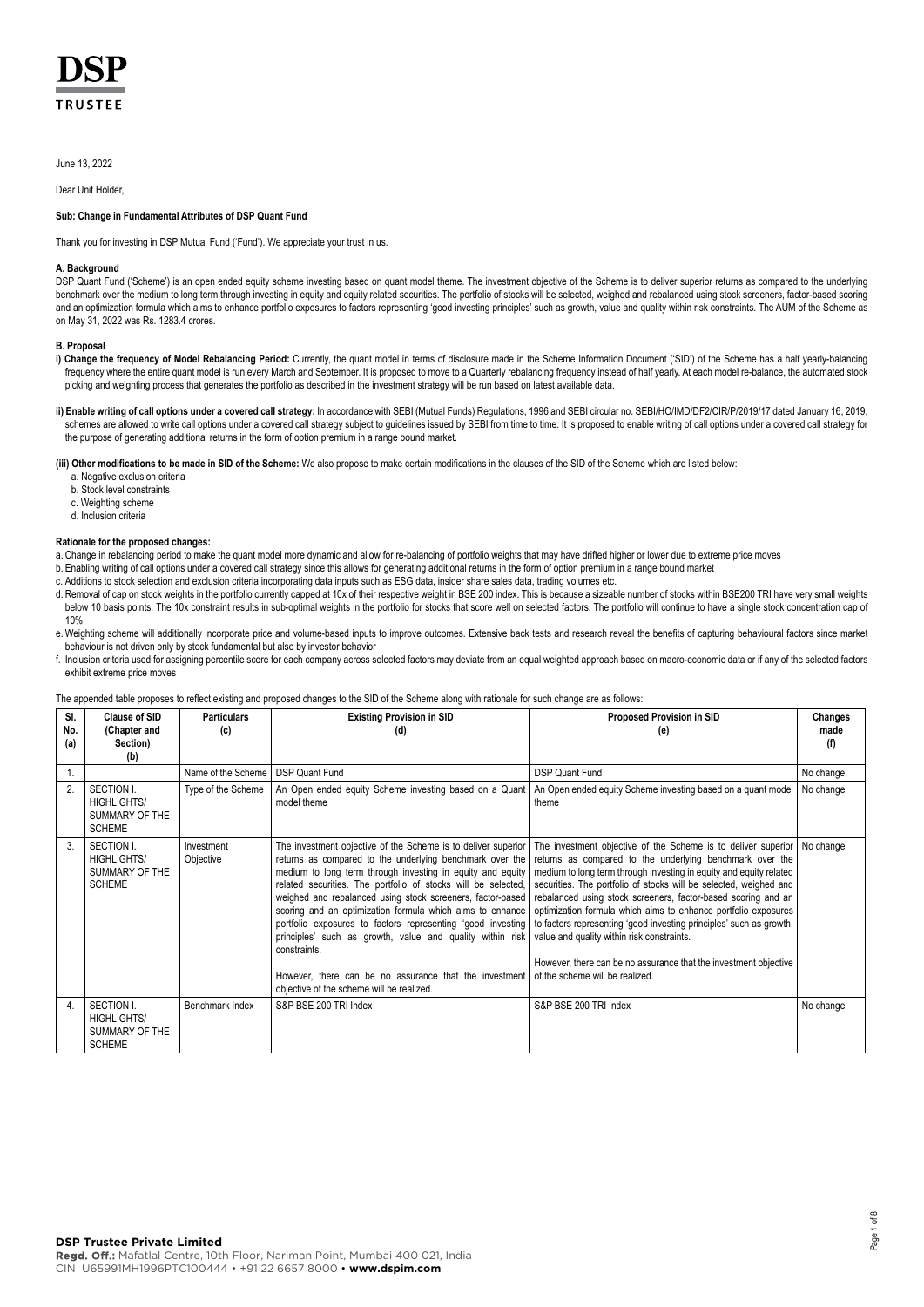| SI.<br>No.<br>(a) | <b>Clause of SID</b><br>(Chapter and<br>Section)<br>(b) | <b>Particulars</b><br>(c)                  | <b>Existing Provision in SID</b><br>(d)                                                                                                                                                                                                                                                                                                                                                                                                                                                                                                                                                                                                                                                                                                                                                                                                                                                                                                                                                                                                                                                                                                                                                                                                                                                                                                                             |                                                                                                                                                                                                                                                                                             |                          |                   | Proposed Provision in SID<br>(e)                                   |                                                                                                                                                                                                                                                                                                                                                                                                                                                                                                                                                                                                                                                                                                                                                                                                                                                                                                                                                                                                                                                                                                                                                                                                                                                                                                                                             |                                                          | Changes<br>made<br>(f) |                                        |
|-------------------|---------------------------------------------------------|--------------------------------------------|---------------------------------------------------------------------------------------------------------------------------------------------------------------------------------------------------------------------------------------------------------------------------------------------------------------------------------------------------------------------------------------------------------------------------------------------------------------------------------------------------------------------------------------------------------------------------------------------------------------------------------------------------------------------------------------------------------------------------------------------------------------------------------------------------------------------------------------------------------------------------------------------------------------------------------------------------------------------------------------------------------------------------------------------------------------------------------------------------------------------------------------------------------------------------------------------------------------------------------------------------------------------------------------------------------------------------------------------------------------------|---------------------------------------------------------------------------------------------------------------------------------------------------------------------------------------------------------------------------------------------------------------------------------------------|--------------------------|-------------------|--------------------------------------------------------------------|---------------------------------------------------------------------------------------------------------------------------------------------------------------------------------------------------------------------------------------------------------------------------------------------------------------------------------------------------------------------------------------------------------------------------------------------------------------------------------------------------------------------------------------------------------------------------------------------------------------------------------------------------------------------------------------------------------------------------------------------------------------------------------------------------------------------------------------------------------------------------------------------------------------------------------------------------------------------------------------------------------------------------------------------------------------------------------------------------------------------------------------------------------------------------------------------------------------------------------------------------------------------------------------------------------------------------------------------|----------------------------------------------------------|------------------------|----------------------------------------|
| 5.                | SECTION V -<br><b>INFORMATION</b><br>ABOUT THE          | How will the Scheme<br>allocate its assets | Instruments                                                                                                                                                                                                                                                                                                                                                                                                                                                                                                                                                                                                                                                                                                                                                                                                                                                                                                                                                                                                                                                                                                                                                                                                                                                                                                                                                         | Indicative allocations<br>(% of total assets)<br><b>Minimum</b>                                                                                                                                                                                                                             | Maximum                  | Risk Profile      | Instruments                                                        | Minimum                                                                                                                                                                                                                                                                                                                                                                                                                                                                                                                                                                                                                                                                                                                                                                                                                                                                                                                                                                                                                                                                                                                                                                                                                                                                                                                                     | Indicative allocations<br>(% of total assets)<br>Maximum | Risk Profile           | Changes as<br>described in<br>column e |
|                   | <b>SCHEME</b>                                           |                                            | A. Equity & Equity<br>related instruments<br>including derivatives                                                                                                                                                                                                                                                                                                                                                                                                                                                                                                                                                                                                                                                                                                                                                                                                                                                                                                                                                                                                                                                                                                                                                                                                                                                                                                  | 95%                                                                                                                                                                                                                                                                                         | 100%                     | Medium to<br>High | A. Equity & Equity<br>related instruments<br>including derivatives | 80%                                                                                                                                                                                                                                                                                                                                                                                                                                                                                                                                                                                                                                                                                                                                                                                                                                                                                                                                                                                                                                                                                                                                                                                                                                                                                                                                         | 100%                                                     | Very High              |                                        |
|                   |                                                         |                                            | B. Debt and money<br>market instruments                                                                                                                                                                                                                                                                                                                                                                                                                                                                                                                                                                                                                                                                                                                                                                                                                                                                                                                                                                                                                                                                                                                                                                                                                                                                                                                             | $0\%$                                                                                                                                                                                                                                                                                       | 5%                       | Low               | B. Debt and money<br>market instruments                            | 0%                                                                                                                                                                                                                                                                                                                                                                                                                                                                                                                                                                                                                                                                                                                                                                                                                                                                                                                                                                                                                                                                                                                                                                                                                                                                                                                                          | 20%                                                      | Low                    |                                        |
|                   |                                                         |                                            | C. Units issued by<br>REITs & InvITs                                                                                                                                                                                                                                                                                                                                                                                                                                                                                                                                                                                                                                                                                                                                                                                                                                                                                                                                                                                                                                                                                                                                                                                                                                                                                                                                | $0\%$                                                                                                                                                                                                                                                                                       | 5%                       | Medium to<br>High | C. Units issued by<br>REITs & InvITs                               | 0%                                                                                                                                                                                                                                                                                                                                                                                                                                                                                                                                                                                                                                                                                                                                                                                                                                                                                                                                                                                                                                                                                                                                                                                                                                                                                                                                          | 5%                                                       | Very High              |                                        |
|                   |                                                         |                                            | The Scheme retains the flexibility to invest across all the<br>securities in the debt and money markets as permitted by SEBI /<br>RBI from time to time, including schemes of mutual funds.<br>The scheme may also invest in derivatives instruments to the<br>extent of 80% of the Net Assets as permitted vide SEBI Circular<br>no. DNPD/Cir 29/2005 dated September 14, 2005 and SEBI<br>Circular No. DNPD/ Cir-30/2006 dated January 20, 2006,<br>SEBI circular No. SEBI/DNPD/ Cir-31/2006 dated September<br>22, 2006 and SEBI Circular No. Cir/IMD/ DF/ 11/ 2010 dated<br>August 18, 2010. The Scheme may use fixed income derivative<br>instruments, subject to the guidelines as may be issued by<br>SEBI and RBI and for such purposes as maybe permitted from<br>time to time, including for the purpose of hedging and portfolio<br>balancing, based on the opportunities available.<br>The Scheme shall not lend securities amounting to more<br>than 50% of the net assets of the Scheme. The Scheme will<br>enter into securities lending in accordance with the framework<br>specified by SEBI in this regard.<br>The Scheme may enter into short selling transactions in<br>accordance with the framework relating to short selling specified<br>by SEBI. The Scheme may also participate in repo of money<br>market and corporate debt securities. |                                                                                                                                                                                                                                                                                             |                          |                   | SEBI in this regard.<br>5% of the corpus.                          | The scheme may also invest in derivatives instruments to the<br>extent of 50% of the equity and debt component respectively<br>as permitted vide SEBI Circular no. DNPD/Cir 29/2005 dated<br>September 14, 2005 and SEBI Circular No. DNPD/ Cir-30/2006<br>dated January 20, 2006, SEBI circular No. SEBI/DNPD/ Cir-<br>31/2006 dated September 22, 2006 and SEBI Circular No. Cir/<br>IMD/ DF/ 11/ 2010 dated August 18, 2010. The Scheme may use<br>fixed income derivative instruments, subject to the guidelines as<br>may be issued by SEBI and RBI and for such purposes as maybe<br>permitted from time to time, including for the purpose of hedging<br>and portfolio balancing, based on the opportunities available.<br>The Scheme will not lend securities more than 20% of its corpus<br>and the Scheme shall not lend securities more than 5% of its<br>corpus to a single counterparty. The Scheme will enter into<br>securities lending in accordance with the framework specified by<br>The Scheme may enter into short selling transactions in<br>accordance with the framework relating to short selling specified<br>by SEBI. The Scheme may also participate in repo of corporate<br>debt securities, Government securities and T-bills not more than<br>The cumulative gross exposure through equity, debt, derivative |                                                          |                        |                                        |
|                   |                                                         |                                            | The cumulative gross exposure through equity, debt, derivative<br>positions (including fixed income derivatives), Real Estate<br>Investment Trusts (REITs), Infrastructure Investment Trusts<br>(InvITs), other permitted securities/assets and such other<br>securities/assets as may be permitted by the SEBI from time to<br>time should not exceed 100% of the net assets of the scheme.<br>The Scheme will not have a leveraged position in derivatives.<br>The Scheme will not invest in equity linked debentures.                                                                                                                                                                                                                                                                                                                                                                                                                                                                                                                                                                                                                                                                                                                                                                                                                                            |                                                                                                                                                                                                                                                                                             |                          |                   | debentures.                                                        | positions (including fixed income derivatives), Real Estate<br>Investment Trusts (REITs), Infrastructure Investment Trusts<br>(InvITs), other permitted securities/assets and such other<br>securities/assets as may be permitted by the SEBI from time to<br>time subject to approval, if any should not exceed 100% of the<br>net assets of the scheme. The Scheme will not have a leveraged<br>position in derivatives. The Scheme will not invest in equity linked                                                                                                                                                                                                                                                                                                                                                                                                                                                                                                                                                                                                                                                                                                                                                                                                                                                                      |                                                          |                        |                                        |
| 6                 | SECTION V -<br><b>INFORMATION</b><br><b>ABOUT THE</b>   | $E - What$<br>Investment                   | What is a factor model and why do factors work and why<br>the preference for a multi-factor approach?                                                                                                                                                                                                                                                                                                                                                                                                                                                                                                                                                                                                                                                                                                                                                                                                                                                                                                                                                                                                                                                                                                                                                                                                                                                               |                                                                                                                                                                                                                                                                                             |                          |                   |                                                                    | What is a factor model and why do factors work and why the<br>preference for a multi-factor approach?                                                                                                                                                                                                                                                                                                                                                                                                                                                                                                                                                                                                                                                                                                                                                                                                                                                                                                                                                                                                                                                                                                                                                                                                                                       |                                                          |                        | Changes as<br>described in<br>column e |
|                   | <b>SCHEME</b>                                           | strategies                                 | Factor strategies (also known as smart beta) today combine<br>active and passive investing models providing the investors with  <br>the tools to express investment preferences and philosophies in  <br>an efficient manner.<br>Driven primarily by underperformance and shrinking alpha                                                                                                                                                                                                                                                                                                                                                                                                                                                                                                                                                                                                                                                                                                                                                                                                                                                                                                                                                                                                                                                                           |                                                                                                                                                                                                                                                                                             |                          |                   | manner.                                                            | Factor strategies (also known as smart beta) today combine active<br>and passive investing models providing the investors with the tools<br>to express investment preferences and philosophies in an efficient<br>Driven primarily by underperformance and shrinking alpha                                                                                                                                                                                                                                                                                                                                                                                                                                                                                                                                                                                                                                                                                                                                                                                                                                                                                                                                                                                                                                                                  |                                                          |                        |                                        |
|                   |                                                         |                                            | particularly in the large cap space, such strategies have, in<br>recent years, gained tremendous popularity particularly in<br>developed markets.                                                                                                                                                                                                                                                                                                                                                                                                                                                                                                                                                                                                                                                                                                                                                                                                                                                                                                                                                                                                                                                                                                                                                                                                                   |                                                                                                                                                                                                                                                                                             |                          |                   | markets.                                                           | particularly in the large cap space, such strategies have, in recent<br>years, gained tremendous popularity particularly in developed                                                                                                                                                                                                                                                                                                                                                                                                                                                                                                                                                                                                                                                                                                                                                                                                                                                                                                                                                                                                                                                                                                                                                                                                       |                                                          |                        |                                        |
|                   |                                                         |                                            | Globally, some of the most researched factors and the reasons<br>for the risk-premia associated with them are the following:                                                                                                                                                                                                                                                                                                                                                                                                                                                                                                                                                                                                                                                                                                                                                                                                                                                                                                                                                                                                                                                                                                                                                                                                                                        |                                                                                                                                                                                                                                                                                             |                          |                   |                                                                    | Globally, some of the most researched factors and the reasons for<br>the risk-premia associated with them are the following:                                                                                                                                                                                                                                                                                                                                                                                                                                                                                                                                                                                                                                                                                                                                                                                                                                                                                                                                                                                                                                                                                                                                                                                                                |                                                          |                        |                                        |
|                   |                                                         |                                            | Table 1: Illustration of globally most researched factors and<br>reasons for associated risk premia                                                                                                                                                                                                                                                                                                                                                                                                                                                                                                                                                                                                                                                                                                                                                                                                                                                                                                                                                                                                                                                                                                                                                                                                                                                                 |                                                                                                                                                                                                                                                                                             |                          |                   |                                                                    | Table 1: Illustration of globally most researched factors and<br>reasons for associated risk premia                                                                                                                                                                                                                                                                                                                                                                                                                                                                                                                                                                                                                                                                                                                                                                                                                                                                                                                                                                                                                                                                                                                                                                                                                                         |                                                          |                        |                                        |
|                   |                                                         |                                            | Factor                                                                                                                                                                                                                                                                                                                                                                                                                                                                                                                                                                                                                                                                                                                                                                                                                                                                                                                                                                                                                                                                                                                                                                                                                                                                                                                                                              |                                                                                                                                                                                                                                                                                             | Performance/Risk drivers |                   | Factor                                                             |                                                                                                                                                                                                                                                                                                                                                                                                                                                                                                                                                                                                                                                                                                                                                                                                                                                                                                                                                                                                                                                                                                                                                                                                                                                                                                                                             | Performance/Risk drivers                                 |                        |                                        |
|                   |                                                         |                                            | Growth                                                                                                                                                                                                                                                                                                                                                                                                                                                                                                                                                                                                                                                                                                                                                                                                                                                                                                                                                                                                                                                                                                                                                                                                                                                                                                                                                              | Premium associated with companies that<br>have consistently delivered on Earnings<br>growth.<br>Since most of the present value of these<br>companies comes from future cash-flows,<br>they are most susceptible to changes<br>in interest rates (discount rate) and the<br>growth outlook. |                          |                   | Growth                                                             | Premium associated with companies that<br>have consistently delivered on Earnings<br>growth.<br>Since most of the present value of these<br>companies comes from future cash-flows,<br>they are most susceptible to changes in<br>interest rates (discount rate) and the growth<br>outlook.                                                                                                                                                                                                                                                                                                                                                                                                                                                                                                                                                                                                                                                                                                                                                                                                                                                                                                                                                                                                                                                 |                                                          |                        |                                        |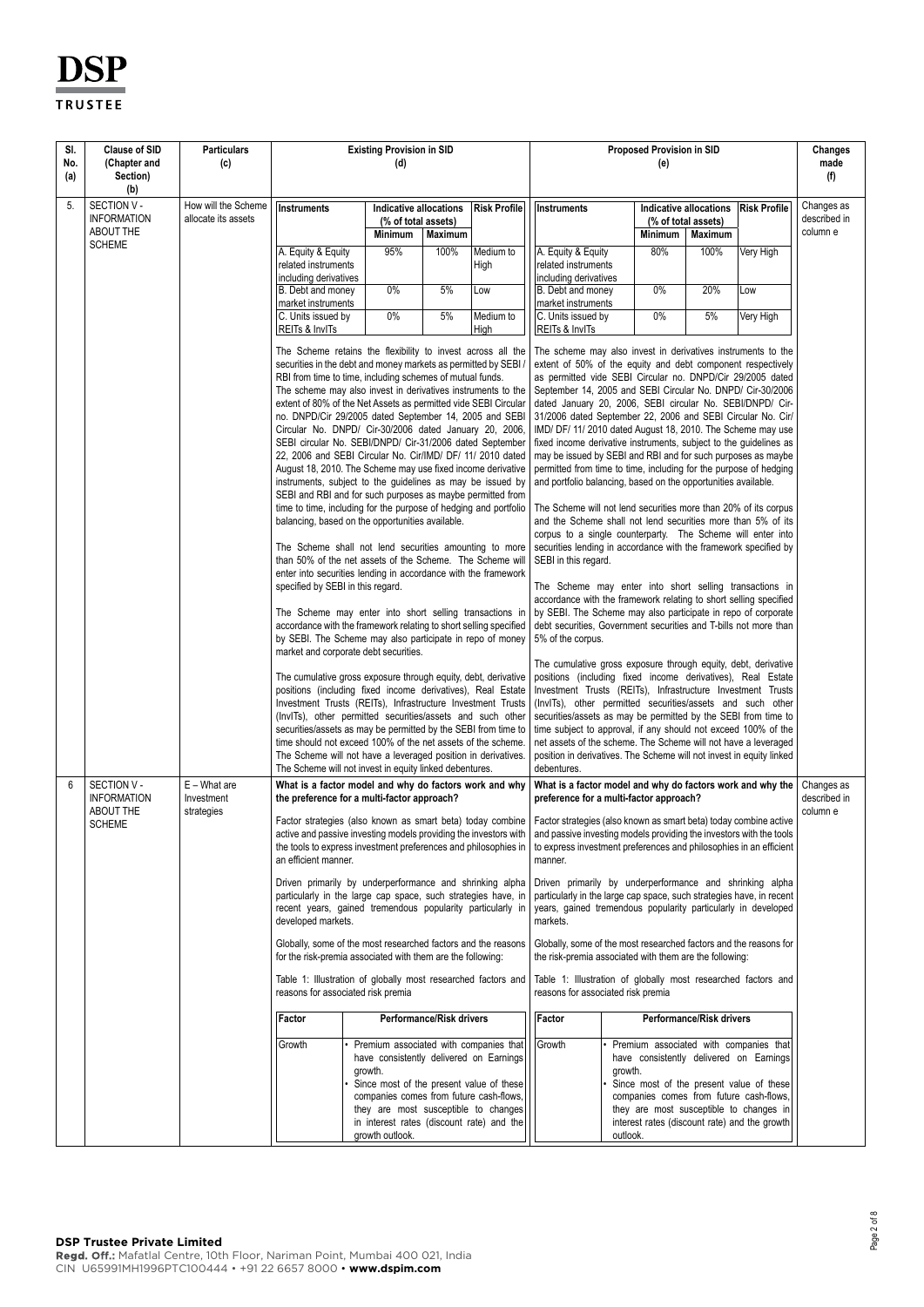| SI. | <b>Clause of SID</b> | <b>Particulars</b> |                           | <b>Existing Provision in SID</b>                                                                                                    |                           | <b>Proposed Provision in SID</b>                                                                                                      | Changes |
|-----|----------------------|--------------------|---------------------------|-------------------------------------------------------------------------------------------------------------------------------------|---------------------------|---------------------------------------------------------------------------------------------------------------------------------------|---------|
| No. | (Chapter and         | (c)                | (d)                       |                                                                                                                                     |                           | (e)                                                                                                                                   | made    |
| (a) | Section)<br>(b)      |                    |                           |                                                                                                                                     |                           |                                                                                                                                       | (f)     |
|     |                      |                    |                           |                                                                                                                                     |                           |                                                                                                                                       |         |
|     |                      |                    | Factor<br>Quality         | Performance/Risk drivers<br>Well run companies with high earnings                                                                   | Factor<br>Quality         | Performance/Risk drivers<br>Well run companies with high earnings                                                                     |         |
|     |                      |                    |                           | visibility.                                                                                                                         |                           | visibility.                                                                                                                           |         |
|     |                      |                    |                           | Companies that typically avoid over                                                                                                 |                           | Companies that typically avoid over                                                                                                   |         |
|     |                      |                    |                           | leveraging and are perceived as being less                                                                                          |                           | leveraging and are perceived as being less                                                                                            |         |
|     |                      |                    |                           | risky.                                                                                                                              |                           | risky.                                                                                                                                |         |
|     |                      |                    |                           | Perception of lower risk brings down cost of                                                                                        |                           | Perception of lower risk brings down cost of                                                                                          |         |
|     |                      |                    |                           | capital, improving margins and increasing                                                                                           |                           | capital, improving margins and increasing                                                                                             |         |
|     |                      |                    | Value                     | return on equity<br>Typically highly leveraged companies with                                                                       | Value                     | return on equity.<br>Typically highly leveraged companies with                                                                        |         |
|     |                      |                    |                           | lower ability to withstand macro shocks.                                                                                            |                           | lower ability to withstand macro shocks.                                                                                              |         |
|     |                      |                    |                           | Value premium can be viewed as a                                                                                                    |                           | Value premium can be viewed as a                                                                                                      |         |
|     |                      |                    |                           | compensation for macro risk.                                                                                                        |                           | compensation for macro risk.                                                                                                          |         |
|     |                      |                    |                           | How to measure factor exposures?                                                                                                    |                           | How to measure factor exposures?                                                                                                      |         |
|     |                      |                    |                           | Stock level exposures to various factors can be measured by                                                                         |                           | Stock level exposures to various factors can be measured by                                                                           |         |
|     |                      |                    |                           | one or any of the following descriptors. The below list is not                                                                      |                           | one or any of the following descriptors. The below list is not                                                                        |         |
|     |                      |                    |                           | an exhaustive list. As markets evolve and data availability as                                                                      |                           | an exhaustive list. As markets evolve and data availability as                                                                        |         |
|     |                      |                    |                           | well as academic research becomes more sophisticated, the                                                                           |                           | well as academic research becomes more sophisticated, the<br>understanding and definitions of factors may keep evolving.              |         |
|     |                      |                    |                           | understanding and definitions of factors may keep evolving.                                                                         |                           |                                                                                                                                       |         |
|     |                      |                    |                           | Table 2: Commonly used descriptors for factors (this is not an                                                                      |                           | Table 2: Commonly used descriptors for factors (this is not an                                                                        |         |
|     |                      |                    |                           | exhaustive list. The DSP Quant Fund uses 5 factors out of the                                                                       |                           | exhaustive list. The DSP Quant Fund uses 5 factors out of the                                                                         |         |
|     |                      |                    | below list)               |                                                                                                                                     | below list)               |                                                                                                                                       |         |
|     |                      |                    | Factor                    | <b>Performance/Risk drivers</b>                                                                                                     | Factor                    | Performance/Risk drivers                                                                                                              |         |
|     |                      |                    | Growth                    | <b>Historical Earnings Growth</b><br><b>Estimated Consensus Earnings Growth</b>                                                     | Growth                    | <b>Historical Earnings Growth</b><br><b>Estimated Consensus Earnings Growth</b>                                                       |         |
|     |                      |                    |                           | Growth in revenues                                                                                                                  |                           | Growth in revenues                                                                                                                    |         |
|     |                      |                    |                           | Growth in assets                                                                                                                    |                           | Growth in assets                                                                                                                      |         |
|     |                      |                    | Quality                   | Return-on-Equity (ROE)                                                                                                              | Quality                   | Return-on-Equity (ROE)                                                                                                                |         |
|     |                      |                    |                           | Earnings Growth Variability                                                                                                         |                           | <b>Earnings Growth Variability</b>                                                                                                    |         |
|     |                      |                    |                           | Return-on-Invested Capital (ROIC)                                                                                                   |                           | Return-on-Invested Capital (ROIC)                                                                                                     |         |
|     |                      |                    | Value                     | Price/Book ratio<br>Estimated FY1 Price/Earnings ratio                                                                              | Value                     | Price/Book ratio<br>Estimated FY1 Price/Earnings ratio                                                                                |         |
|     |                      |                    |                           | <b>IDCW Yield</b>                                                                                                                   |                           | <b>IDCW Yield</b>                                                                                                                     |         |
|     |                      |                    |                           | Free-Cashflow Yield                                                                                                                 |                           | Free-Cashflow Yield                                                                                                                   |         |
|     |                      |                    |                           | EV/EBITDA                                                                                                                           |                           | EV/EBITDA                                                                                                                             |         |
|     |                      |                    |                           | Price/Sales ratio                                                                                                                   |                           | Price/Sales ratio                                                                                                                     |         |
|     |                      |                    | Implementation            | DSP Quant Fund: Investment Strategy and Model                                                                                       |                           | The 5 factors used in the quant model have been selected based<br>on extensive back-tests to establish whether they have historically |         |
|     |                      |                    |                           | Our aim is to create a model based fund that is anchored                                                                            |                           | generated excess returns over time. The factors are also selected                                                                     |         |
|     |                      |                    |                           | around fundamental principles of good investing. The endeavor                                                                       |                           | such that there is a combination of factors corresponding to                                                                          |         |
|     |                      |                    |                           | is to create an automated stock picking and weighting model                                                                         |                           | Quality, Value and Growth styles to create a multi-factor model.<br>The selected factors need to have a low correlation with each     |         |
|     |                      |                    |                           | that generates portfolios which maximize characteristics of the                                                                     |                           | other with both pro-cyclical and defensive factors in order to                                                                        |         |
|     |                      |                    |                           | chosen factors while adhering to liquidity and risk concentration                                                                   |                           | have a more balanced performance across both 'bull' and 'bear'                                                                        |         |
|     |                      |                    | constraints.              |                                                                                                                                     | markets.                  |                                                                                                                                       |         |
|     |                      |                    | Why BSE 200 as benchmark? |                                                                                                                                     |                           | At every re-balance, the latest factor data for each company is                                                                       |         |
|     |                      |                    |                           | The Scheme will invest in stocks selected from a universe of                                                                        |                           | refreshed and a percentile score is assigned for each company                                                                         |         |
|     |                      |                    |                           | S&P BSE 200 (half-yearly rebalance). We opine that BSE 200                                                                          |                           | across the selected 5 factors, which is combined into an                                                                              |         |
|     |                      |                    |                           | represents a universe of reasonably liquid, well researched<br>companies. The vast number of active funds in the large cap          |                           | aggregate score for relative company percentile ranking. The<br>aggregate scores are used for determination of final portfolio        |         |
|     |                      |                    |                           | space are also benchmarked to BSE 200 for the same reason.                                                                          | constituents and weights. |                                                                                                                                       |         |
|     |                      |                    |                           | Importance of negative 'exclusion' criteria:                                                                                        |                           | An investment committee review of the model including the                                                                             |         |
|     |                      |                    |                           | Our backtests suggest that not owning 'poorly run companies' is                                                                     |                           | selected factors is done annually. The AMC may review and                                                                             |         |
|     |                      |                    |                           | also a significant source of outperformance over the long term.                                                                     |                           | modify the scheme's investment strategy if such changes are<br>considered to be in the best interest of unit holders.                 |         |
|     |                      |                    |                           | We narrow down the universe by applying objective pre-defined<br>criteria that excludes the following from the investable universe; | Implementation            | DSP Quant Fund: Investment Strategy and Model                                                                                         |         |
|     |                      |                    |                           | Exclude companies that fail to pass through proprietary                                                                             |                           | Our aim is to create a model based fund that is anchored around                                                                       |         |
|     |                      |                    |                           | earnings quality and forensic accounting screeners based on                                                                         |                           | fundamental principles of good investing. The endeavor is to create                                                                   |         |
|     |                      |                    |                           | reported accounting statements                                                                                                      |                           | an automated stock picking and weighting model that generates                                                                         |         |
|     |                      |                    |                           | Exclude companies exposed to higher default risk (higher<br>than a predefined leverage threshold, ex-Financials)                    |                           | portfolios which maximize characteristics of the chosen factors                                                                       |         |
|     |                      |                    |                           | Exclude companies with higher than a predefined volatility                                                                          |                           | while adhering to liquidity and risk concentration constraints.                                                                       |         |
|     |                      |                    | threshold                 |                                                                                                                                     |                           | Why BSE 200 as benchmark?                                                                                                             |         |
|     |                      |                    |                           | Exclude companies which do not meet certain pre-defined                                                                             |                           | The Scheme will invest in stocks selected from a universe of                                                                          |         |
|     |                      |                    |                           | ownership/shareholding criteria                                                                                                     |                           | S&P BSE 200 (half-yearly rebalance). We opine that BSE 200                                                                            |         |
|     |                      |                    |                           |                                                                                                                                     |                           | represents a universe of reasonably liquid, well researched                                                                           |         |
|     |                      |                    |                           |                                                                                                                                     |                           | companies. The vast number of active funds in the large cap                                                                           |         |
|     |                      |                    |                           |                                                                                                                                     |                           | space are also benchmarked to BSE 200 for the same reason.                                                                            |         |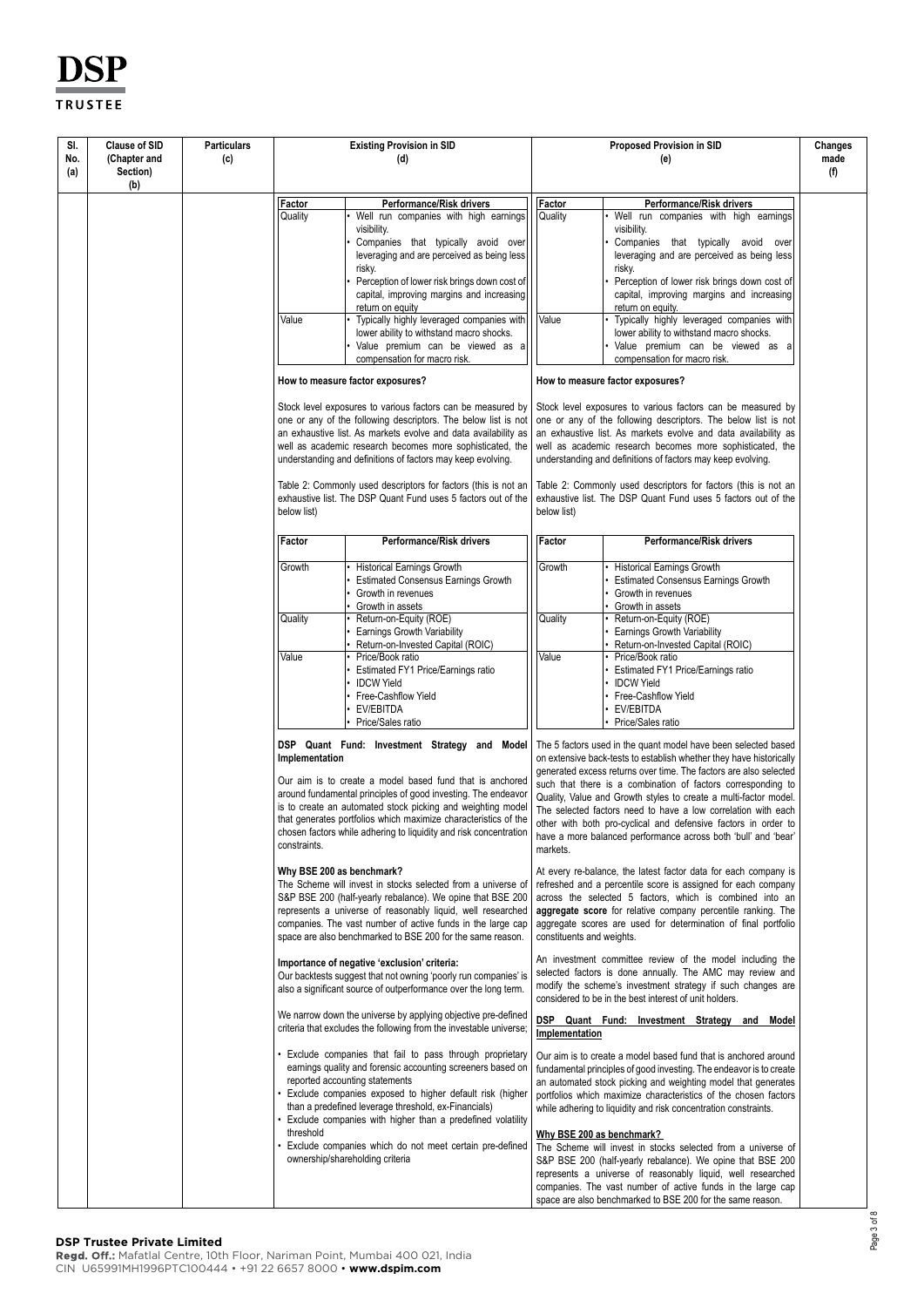| SI. | <b>Clause of SID</b> | <b>Particulars</b> | <b>Existing Provision in SID</b>                                                                                             | <b>Proposed Provision in SID</b>                                                                                                       | Changes |
|-----|----------------------|--------------------|------------------------------------------------------------------------------------------------------------------------------|----------------------------------------------------------------------------------------------------------------------------------------|---------|
| No. | (Chapter and         | (c)                | (d)                                                                                                                          | (e)                                                                                                                                    | made    |
| (a) | Section)<br>(b)      |                    |                                                                                                                              |                                                                                                                                        | (f)     |
|     |                      |                    | Benefits of Multi-factor portfolio construction approach:                                                                    | Importance of negative 'exclusion' criteria:                                                                                           |         |
|     |                      |                    | • We select 5 factors (corresponding to the Factors that                                                                     | Our backtests suggest that not owning 'poorly run companies' is                                                                        |         |
|     |                      |                    | represent Quality / Value / Growth) that have historically                                                                   | also a significant source of outperformance over the long term.                                                                        |         |
|     |                      |                    | delivered high risk adjusted returns and have low correlation                                                                |                                                                                                                                        |         |
|     |                      |                    | with each other. We also try to balance out the factors such                                                                 | We narrow down the universe by applying objective pre-defined                                                                          |         |
|     |                      |                    | that the combination can be expected to have a balanced                                                                      | criteria that excludes the following from the investable universe;                                                                     |         |
|     |                      |                    | performance in both 'bull' and 'bear' markets.                                                                               | • Exclude companies that fail to pass through proprietary                                                                              |         |
|     |                      |                    | Since individual factors go through phases of outperformance<br>and underperformance over a business cycle, it is imperative | earnings quality and forensic accounting and governance<br>screeners based on reported accounting statements and other                 |         |
|     |                      |                    | for a multifactor strategy to have a mix of 'pro-cyclical' and                                                               | data sources including ESG ratings, shareholding data etc                                                                              |         |
|     |                      |                    | 'defensive' factors to have a balanced performance in                                                                        | Exclude companies exposed to higher default risk (higher than                                                                          |         |
|     |                      |                    | different market conditions. Our final factor selection is also                                                              | a predefined leverage threshold, ex-Financials)                                                                                        |         |
|     |                      |                    | influenced by this fact.                                                                                                     | Exclude companies with higher than a predefined volatility                                                                             |         |
|     |                      |                    | Combination of these 5 factors helps the resultant portfolio<br>have balanced return profile across all market regimes and   | threshold based on price and liquidity. Exclude companies<br>which do not meet certain pre-defined ownership/shareholding              |         |
|     |                      |                    | avoids cyclicality of performance often associated with single-                                                              | criteria or which show poor capital allocation                                                                                         |         |
|     |                      |                    | factor models.                                                                                                               | Exclude companies which show trend of steadily                                                                                         |         |
|     |                      |                    | Score for each company across above factors gives                                                                            | weakening growth and margins                                                                                                           |         |
|     |                      |                    | aggregate score for relative company ranking                                                                                 |                                                                                                                                        |         |
|     |                      |                    | Optimization Engine for determination of final portfolio                                                                     | Benefits of Multi-factor portfolio construction approach:                                                                              |         |
|     |                      |                    | constituents and weights:                                                                                                    | • We select 5 factors (corresponding to the Factors that represent                                                                     |         |
|     |                      |                    |                                                                                                                              | Quality / Value / Growth) that have historically delivered high                                                                        |         |
|     |                      |                    | Maximizing portfolio level factor exposures and minimizing risk                                                              | risk adjusted returns and have low correlation with each other.                                                                        |         |
|     |                      |                    | • Stock level constraints<br>o Stock level weights in the portfolio to be capped at 10%, or                                  | We also try to balance out the factors such that the combination<br>can be expected to have a balanced performance in both 'bull'      |         |
|     |                      |                    | 10x of weight in BSE 200 index, whichever is lower (avoid                                                                    | and 'bear' markets.                                                                                                                    |         |
|     |                      |                    | concentration, ensure liquidity/capacity)                                                                                    | Since individual factors go through phases of outperformance                                                                           |         |
|     |                      |                    | Sector level constraints                                                                                                     | and underperformance over a business cycle, it is imperative                                                                           |         |
|     |                      |                    | o The optimizer tries to minimize active sector risks by                                                                     | for a multifactor strategy to have a mix of 'pro-cyclical' and                                                                         |         |
|     |                      |                    | keeping max sector active weight to 10% (diversification,<br>avoids risk of sector rotation)                                 | 'defensive' factors to have a balanced performance in different<br>market conditions. Our final factor selection is also influenced by |         |
|     |                      |                    | • Weighting scheme                                                                                                           | this fact.                                                                                                                             |         |
|     |                      |                    | o Maximize portfolio level factor exposure such that                                                                         | Combination of these 5 factors helps the resultant portfolio have                                                                      |         |
|     |                      |                    | portfolio level factor exposure is highest for the given set of                                                              | balanced return profile across all market regimes and avoids                                                                           |         |
|     |                      |                    | constraints to get the optimized weights for each stock                                                                      | cyclicality of performance often associated with single-factor                                                                         |         |
|     |                      |                    | Re-balancing frequency<br>o Semi-annual                                                                                      | models.<br>Score for each company across above factors gives aggregate                                                                 |         |
|     |                      |                    |                                                                                                                              | score for relative company ranking                                                                                                     |         |
|     |                      |                    | <b>Formal review at Investment Committee:</b>                                                                                |                                                                                                                                        |         |
|     |                      |                    | An investment committee review of the model will be done                                                                     | <u>Optimization Engine for determination of final portfolio</u><br>constituents and weights:                                           |         |
|     |                      |                    | annually. The AMC may review and modify the scheme's                                                                         |                                                                                                                                        |         |
|     |                      |                    | investment strategy if such changes are considered to be in the                                                              | Maximizing portfolio level factor exposures and minimizing risk                                                                        |         |
|     |                      |                    | best interest of unit holders. However, such changes shall be                                                                | Stock level constraints                                                                                                                |         |
|     |                      |                    | within the overall contours of the Investment Strategy.                                                                      | o Stock level weights in the portfolio to be capped at 10%, or<br>10x of weight in BSE 200 index, whichever is lower (avoid            |         |
|     |                      |                    | Unscheduled and out-of-turn portfolio rebalances will not be                                                                 | concentration, ensure liquidity/capacity)                                                                                              |         |
|     |                      |                    | undertaken unless extreme circumstances necessitate the                                                                      | Sector level constraints                                                                                                               |         |
|     |                      |                    | same. Out of turn/ unscheduled rebalance can occur only under                                                                | o The optimizer tries to minimize active sector risks by keeping                                                                       |         |
|     |                      |                    | below circumstances:                                                                                                         | max sector active weight to 10% (diversification, avoids risk                                                                          |         |
|     |                      |                    | • Merger/Acquisition of a portfolio constituent                                                                              | of sector rotation)<br>• Weighting scheme                                                                                              |         |
|     |                      |                    | • Issuer level ratings downgrade to non-investment grade or                                                                  | o Maximize portfolio level factor exposure such that portfolio                                                                         |         |
|     |                      |                    | default status                                                                                                               | level factor exposure is highest for the given set of constraints                                                                      |         |
|     |                      |                    | Adverse news-flow that would completely negate original                                                                      | to get the optimized weights for each stock                                                                                            |         |
|     |                      |                    | investment thesis, such as regarding misstatement of<br>reported financial information                                       | o The optimization process will also include technical factors                                                                         |         |
|     |                      |                    | • Notification to exchanges regarding significant changes to                                                                 | that capture behavioural attributes reflecting in the stock price<br>movement such as liquidity, stock price momentum, volatility      |         |
|     |                      |                    | the composition of board of a portfolio constituent, change of                                                               | Re-balancing frequency                                                                                                                 |         |
|     |                      |                    | auditors, earnings restatement, adverse outcome in pending                                                                   | o Quarterly                                                                                                                            |         |
|     |                      |                    | litigation proceedings                                                                                                       | Formal review at Investment Committee:                                                                                                 |         |
|     |                      |                    | The decision to do an unscheduled re-balance must be ratified                                                                | An investment committee review of the model will be done                                                                               |         |
|     |                      |                    | by the investment committee. The impacted portfolio constituent                                                              | annually. The AMC may review and modify the scheme's                                                                                   |         |
|     |                      |                    | would be removed and the weight will be re-distributed across                                                                | investment strategy if such changes are considered to be in the                                                                        |         |
|     |                      |                    | the remaining portfolio constituents.                                                                                        | best interest of unit holders. However, such changes shall be                                                                          |         |
|     |                      |                    |                                                                                                                              | within the overall contours of the Investment Strategy.                                                                                |         |
|     |                      |                    | Step-wise description of the investment strategy                                                                             | Unscheduled and out-of-turn portfolio rebalances will not be                                                                           |         |
|     |                      |                    | Step 1: Universe                                                                                                             | undertaken unless extreme circumstances necessitate the same.                                                                          |         |
|     |                      |                    | • Start with the BSE 200 index Universe (200 stocks)                                                                         | Out of turn/ unscheduled rebalance can occur only under below                                                                          |         |
|     |                      |                    |                                                                                                                              | circumstances:                                                                                                                         |         |
|     |                      |                    |                                                                                                                              | Merger/Acquisition of a portfolio constituent                                                                                          |         |
|     |                      |                    |                                                                                                                              | · Issuer level ratings downgrade to non-investment grade or                                                                            |         |
|     |                      |                    |                                                                                                                              | default status                                                                                                                         |         |
|     |                      |                    |                                                                                                                              | • Adverse news-flow that would completely negate original                                                                              |         |
|     |                      |                    |                                                                                                                              | investment thesis, such as regarding misstatement of reported                                                                          |         |
|     |                      |                    |                                                                                                                              | financial information                                                                                                                  |         |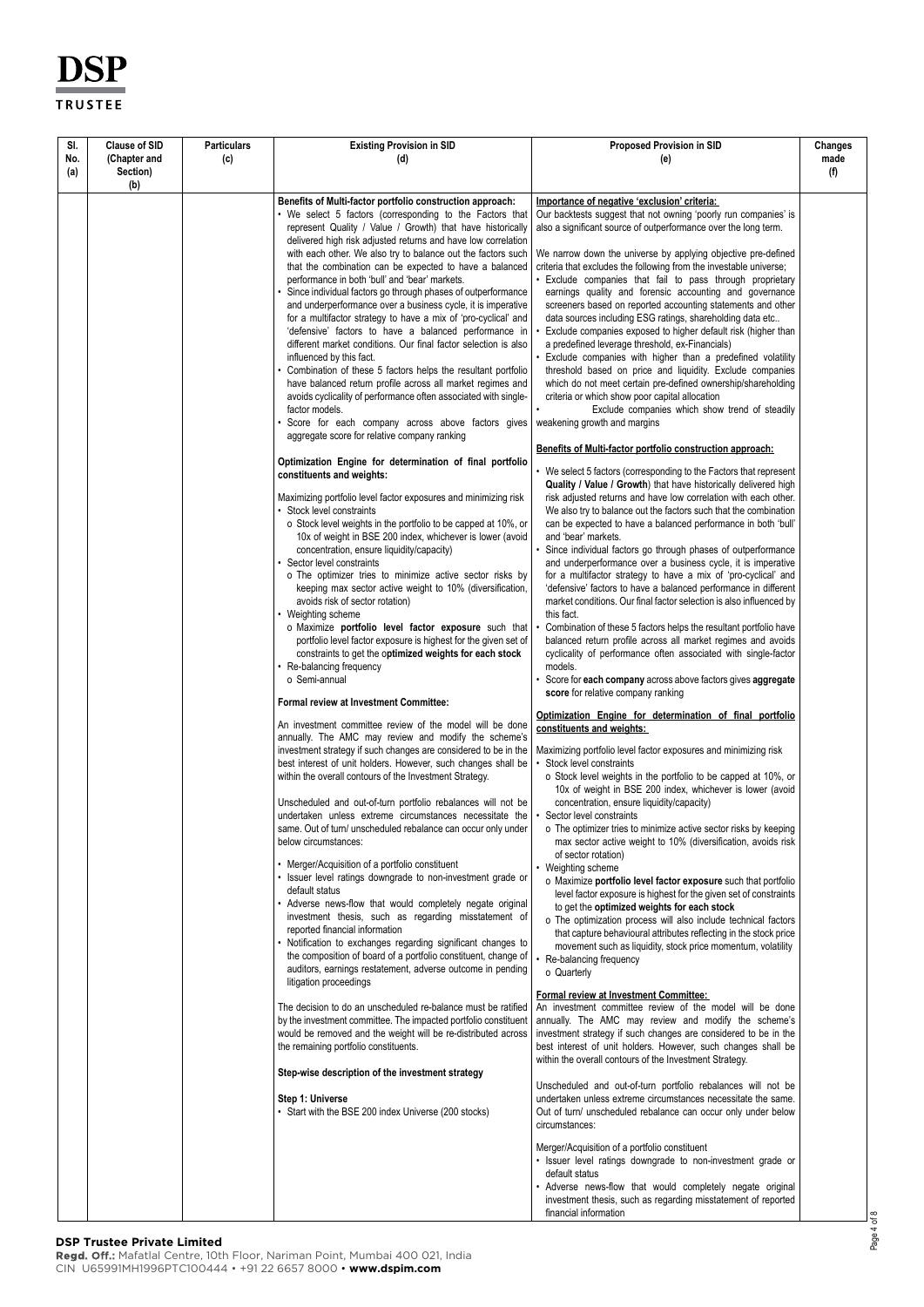| SI.        | <b>Clause of SID</b>     | <b>Particulars</b> | <b>Existing Provision in SID</b>                                                                                                                                                                                                                                                                                                                                                                                                                                                                                                                                                                                                                                                                                                                                                                                                                                     | <b>Proposed Provision in SID</b>                                                                                                                                                                                                                                                                                                                                                                                                                                                                                                                                                                                                                                                                                                                                                                                                                                                                                                                                                                                                                                                                                                                                                                                                                                                                                    | Changes     |
|------------|--------------------------|--------------------|----------------------------------------------------------------------------------------------------------------------------------------------------------------------------------------------------------------------------------------------------------------------------------------------------------------------------------------------------------------------------------------------------------------------------------------------------------------------------------------------------------------------------------------------------------------------------------------------------------------------------------------------------------------------------------------------------------------------------------------------------------------------------------------------------------------------------------------------------------------------|---------------------------------------------------------------------------------------------------------------------------------------------------------------------------------------------------------------------------------------------------------------------------------------------------------------------------------------------------------------------------------------------------------------------------------------------------------------------------------------------------------------------------------------------------------------------------------------------------------------------------------------------------------------------------------------------------------------------------------------------------------------------------------------------------------------------------------------------------------------------------------------------------------------------------------------------------------------------------------------------------------------------------------------------------------------------------------------------------------------------------------------------------------------------------------------------------------------------------------------------------------------------------------------------------------------------|-------------|
| No.<br>(a) | (Chapter and<br>Section) | (c)                | (d)                                                                                                                                                                                                                                                                                                                                                                                                                                                                                                                                                                                                                                                                                                                                                                                                                                                                  | (e)                                                                                                                                                                                                                                                                                                                                                                                                                                                                                                                                                                                                                                                                                                                                                                                                                                                                                                                                                                                                                                                                                                                                                                                                                                                                                                                 | made<br>(f) |
|            | (b)                      |                    |                                                                                                                                                                                                                                                                                                                                                                                                                                                                                                                                                                                                                                                                                                                                                                                                                                                                      |                                                                                                                                                                                                                                                                                                                                                                                                                                                                                                                                                                                                                                                                                                                                                                                                                                                                                                                                                                                                                                                                                                                                                                                                                                                                                                                     |             |
|            |                          |                    | Step 2: Exclusion criteria<br>. Exclude companies that fail to pass through proprietary<br>earnings quality and forensic accounting screeners based on<br>reported accounting statements<br>Exclude companies exposed to higher default risk (higher<br>than a predefined leverage threshold, ex-Financials)<br>Exclude companies with higher than a predefined volatility<br>threshold<br>Exclude companies which do not meet certain pre-defined<br>ownership/shareholding criteria<br>After applying the exclusion criteria for recent backtests, the<br>universe is reduced to about 80-100 companies<br>Step 3: Inclusion criteria                                                                                                                                                                                                                              | Notification to exchanges regarding significant changes to<br>the composition of board of a portfolio constituent, change of<br>auditors, earnings restatement, adverse outcome in pending<br>litigation proceedings<br>The decision to do an unscheduled re-balance must be ratified<br>by the investment committee. The impacted portfolio constituent<br>would be removed and the weight will be re-distributed across the<br>remaining portfolio constituents.<br>Step-wise description of the investment strategy<br>Step 1: Universe<br>• Start with the BSE 200 index Universe (200 stocks)                                                                                                                                                                                                                                                                                                                                                                                                                                                                                                                                                                                                                                                                                                                  |             |
|            |                          |                    | • For the remaining set of companies in the universe:<br>• Percentile score assigned for each company across selected<br>factors, which is combined into an aggregate score for<br>relative company percentile ranking (equally weighted for<br>each factor). The factors include 5 metrics capturing Quality,<br>Growth and Value characteristics through objective ratios.<br>. Include for consideration only top ranked companies (highest<br>aggregate score) which constitute 50% of BSE 200 index by<br>weight. This further reduces the stocks that will be considered<br>for inclusion in the portfolio to about 30-50 stocks in recent<br>rebalances as per back-tests.<br>Step 4: Portfolio construction: Optimizer inputs and<br>constraints<br>• Inputs for selected stocks: Respective weights in BSE 200<br>index, aggregate score (output of Step 3) | Step 2: Exclusion criteria<br>Exclude companies that fail to pass through proprietary<br>earnings quality and forensic accounting screeners based on<br>reported accounting statements<br>Exclude companies exposed to higher default risk (higher than<br>a predefined leverage threshold, ex-Financials)<br>Exclude companies with higher than a predefined volatility<br>threshold<br>Exclude companies which do not meet certain pre-defined<br>ownership/shareholding criteria<br>After applying the exclusion criteria for recent<br>backtests, the universe is reduced to about 80-100 companies<br>Step 3: Inclusion criteria<br>• For the remaining set of companies in the universe:                                                                                                                                                                                                                                                                                                                                                                                                                                                                                                                                                                                                                      |             |
|            |                          |                    | • Stock constraints embedded: Stock level:10 times its weight<br>in the BSE 200 index or maximum weight of 10%, whichever<br>is lower<br>Sector constrains embedded: active weight of +/- 10%<br>deviation allowed from sector weight in BSE 200 index. If no<br>stock is eligible from a sector, that sector would be absent<br>from the portfolio<br>Step 5: Optimizer objective function and Output<br>. Run the optimizer with the utility function of maximizing<br>portfolio level aggregate score (using output of step 3) and<br>constraints as described in Step 4<br>Output: stock level weight for the portfolio<br>Step 6: Rebalance the portfolio end of every March and<br>September                                                                                                                                                                   | • Percentile score assigned for each company across selected<br>factors, which is combined into an aggregate score for relative<br>company percentile ranking (equally weighted for each factor).<br>The factors include 5 metrics capturing Quality, Growth and<br>Value characteristics through objective ratios.<br>Include for consideration only top ranked companies (highest<br>aggregate score) which constitute 50% of BSE 200 index by<br>weight. This further reduces the stocks that will be considered<br>for inclusion in the portfolio to about 30-50 stocks in recent<br>rebalances as per back-tests.<br>Step 4: Portfolio construction: Optimizer inputs and<br>constraints<br>• Inputs for selected stocks: Respective weights in BSE 200<br>index, aggregate score (output of Step 3)<br>• The optimization process will also include quantitative inputs<br>that capture behavioral attributes such as price and volume-<br>based measures<br>Stock constraints embedded: Stock level:10 times its weight in<br>the BSE 200 index or maximum weight of 10%, whichever is<br>lower<br>Sector constrains embedded: active weight of +/-10% deviation<br>allowed from sector weight in BSE 200 index. If no stock is<br>eligible from a sector, that sector would be absent from the<br>portfolio |             |
|            |                          |                    |                                                                                                                                                                                                                                                                                                                                                                                                                                                                                                                                                                                                                                                                                                                                                                                                                                                                      | Step 5: Optimizer objective function and Output<br>• Run the optimizer with the utility function of maximizing portfolio<br>level aggregate score (using output of step 3) and constraints<br>as described in Step 4.<br>• Output: stock level weight for the portfolio<br>The Optimiser refers to the automated process for assigning<br>weights to the selected portfolio companies. This is not a<br>discretionary process and is done based on set rules without<br>human intervention.<br>Step 6: Rebalance the portfolio on a Quarterly basis<br>Enable writing of call options under a covered call strategy:<br>Enable scheme to write call options under a covered call strategy<br>in accordance with SEBI (Mutual Funds) Regulations, 1996<br>and SEBI circular no. SEBI/HO/IMD/DF2/CIR/P/2019/17 dated<br>January 16, 2019                                                                                                                                                                                                                                                                                                                                                                                                                                                                              |             |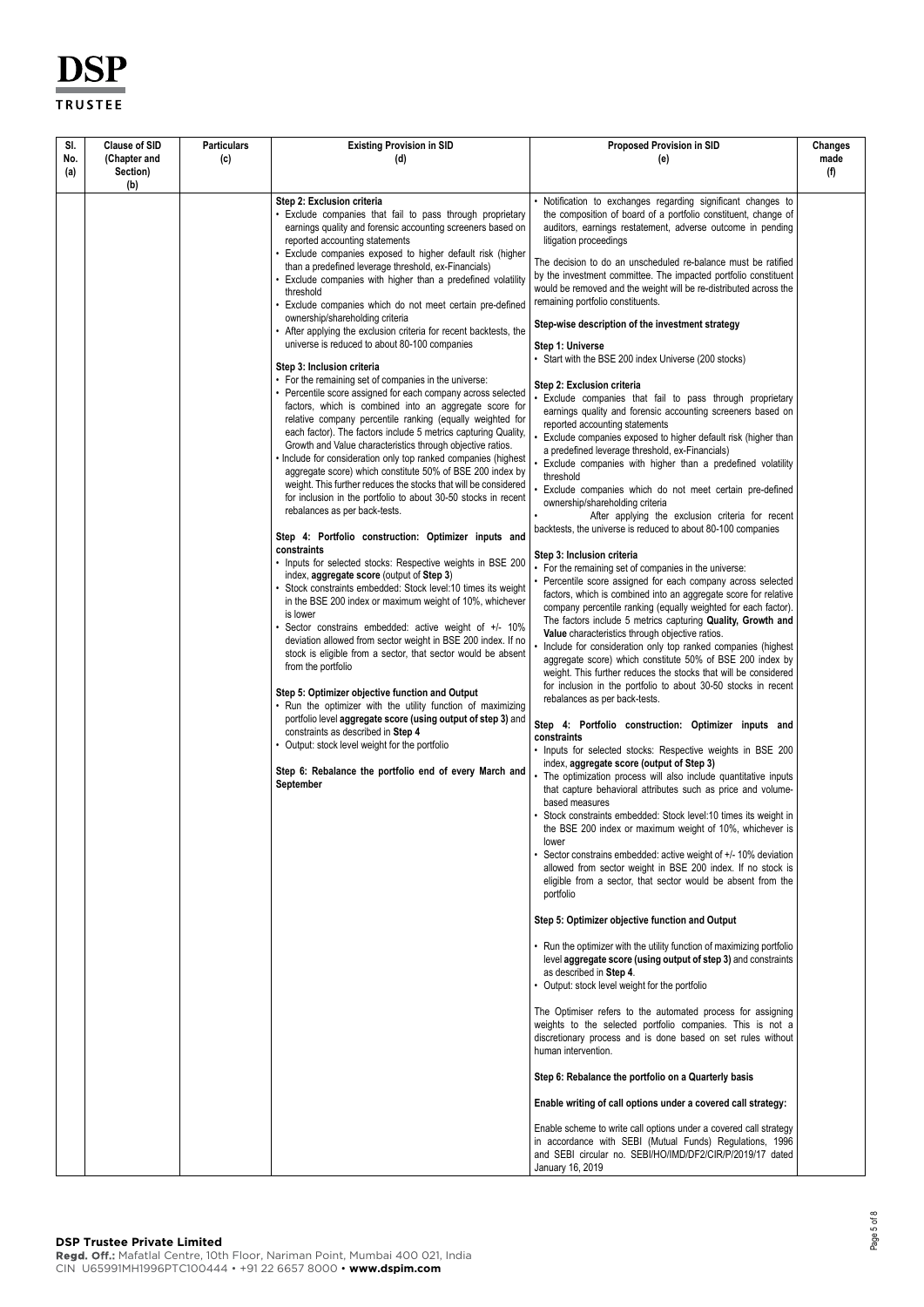| SI.        | <b>Clause of SID</b>                                                                                                     | <b>Particulars</b>                                         | <b>Existing Provision in SID</b> | <b>Proposed Provision in SID</b>                                                                                                                                                                                                                                                                                                                                                                                                                                                                                                                                                                                                                                                                                                                                                                                                                                                                                                                                                                                                                                                                                                                                                                                                                                                                                                                                                                                                                                                                                                                                                                         | Changes                                                |
|------------|--------------------------------------------------------------------------------------------------------------------------|------------------------------------------------------------|----------------------------------|----------------------------------------------------------------------------------------------------------------------------------------------------------------------------------------------------------------------------------------------------------------------------------------------------------------------------------------------------------------------------------------------------------------------------------------------------------------------------------------------------------------------------------------------------------------------------------------------------------------------------------------------------------------------------------------------------------------------------------------------------------------------------------------------------------------------------------------------------------------------------------------------------------------------------------------------------------------------------------------------------------------------------------------------------------------------------------------------------------------------------------------------------------------------------------------------------------------------------------------------------------------------------------------------------------------------------------------------------------------------------------------------------------------------------------------------------------------------------------------------------------------------------------------------------------------------------------------------------------|--------------------------------------------------------|
| No.<br>(a) | (Chapter and<br>Section)<br>(b)                                                                                          | (c)                                                        | (d)                              | (e)                                                                                                                                                                                                                                                                                                                                                                                                                                                                                                                                                                                                                                                                                                                                                                                                                                                                                                                                                                                                                                                                                                                                                                                                                                                                                                                                                                                                                                                                                                                                                                                                      | made<br>(f)                                            |
|            |                                                                                                                          |                                                            |                                  | Benefits of Writing of Call Option Under a Covered Call Strategy<br>A call option gives the holder (buyer) the right but not the obligation<br>to buy an asset by a certain date for a certain price. Covered calls<br>are an options strategy where a person holds a long position in an<br>asset and writes (sells) call options on that same asset.                                                                                                                                                                                                                                                                                                                                                                                                                                                                                                                                                                                                                                                                                                                                                                                                                                                                                                                                                                                                                                                                                                                                                                                                                                                   |                                                        |
|            |                                                                                                                          |                                                            |                                  | The strategy offers the following benefits:<br>1) Generating additional returns in the form of option premium in<br>a range bound market.<br>2) Down side protection to the extent of premium collected - Since<br>the fund manager sells a call option on a stock already owned<br>by the mutual fund scheme, the downside from fall in the stock<br>price would be lower to the extent of the premium earned from<br>the call option.                                                                                                                                                                                                                                                                                                                                                                                                                                                                                                                                                                                                                                                                                                                                                                                                                                                                                                                                                                                                                                                                                                                                                                  |                                                        |
|            |                                                                                                                          |                                                            |                                  | Thus, a covered call strategy involves gains for unit holders in<br>case the strategy plays out in the right direction.                                                                                                                                                                                                                                                                                                                                                                                                                                                                                                                                                                                                                                                                                                                                                                                                                                                                                                                                                                                                                                                                                                                                                                                                                                                                                                                                                                                                                                                                                  |                                                        |
|            |                                                                                                                          |                                                            |                                  | Illustration I - Covered Call strategy using stock call options:                                                                                                                                                                                                                                                                                                                                                                                                                                                                                                                                                                                                                                                                                                                                                                                                                                                                                                                                                                                                                                                                                                                                                                                                                                                                                                                                                                                                                                                                                                                                         |                                                        |
|            |                                                                                                                          |                                                            |                                  | A fund manager buys equity stock of ABC Ltd. for Rs. 1000 and<br>simultaneously sells a call option on the same stock at a strike<br>price of Rs. 1100. Further. it is assumed that the scheme has<br>earned a premium of Rs. 50 and the fund manager is of the opinion<br>that the stock price will not exceed Rs. 1100, during the expiry<br>period of the option                                                                                                                                                                                                                                                                                                                                                                                                                                                                                                                                                                                                                                                                                                                                                                                                                                                                                                                                                                                                                                                                                                                                                                                                                                      |                                                        |
|            |                                                                                                                          |                                                            |                                  | Scenario 1: Stock price exceeds as 1100                                                                                                                                                                                                                                                                                                                                                                                                                                                                                                                                                                                                                                                                                                                                                                                                                                                                                                                                                                                                                                                                                                                                                                                                                                                                                                                                                                                                                                                                                                                                                                  |                                                        |
|            |                                                                                                                          |                                                            |                                  | The call option will get exercised and the fund manager will sell<br>the stock to settle his obligation on the call at Rs. 1100 (earing a<br>return of 10% on the stock purchase price. Also, since the scheme<br>has earned a premium of Rs. 50, this has reduced the purchase<br>cost of the stock Rs. 1000 - Rs. 50 - Rs 950. Hence, the Net Gain<br>- Rs. 150 (Rs 100 stock appreciation + Rs 50 call option premium)<br>(However, please note that in a scenario where the stock once<br>reaches Rs. 1300, investment in long only equity would be more<br>beneficial than a covered call strategy as the net gain under the<br>covered call strategy would be Rs. 150, against a net gain of Rs.<br>300 under a pure long only equity strategy                                                                                                                                                                                                                                                                                                                                                                                                                                                                                                                                                                                                                                                                                                                                                                                                                                                     |                                                        |
|            |                                                                                                                          |                                                            |                                  | Illustration II: Stock prices stays below Rs.1100                                                                                                                                                                                                                                                                                                                                                                                                                                                                                                                                                                                                                                                                                                                                                                                                                                                                                                                                                                                                                                                                                                                                                                                                                                                                                                                                                                                                                                                                                                                                                        |                                                        |
|            |                                                                                                                          |                                                            |                                  | The call option will not get exercised and will expire worthless. The<br>premium earned on call option will generate alpha for the scheme.<br>Hence, the Net Gain is Rs. 50                                                                                                                                                                                                                                                                                                                                                                                                                                                                                                                                                                                                                                                                                                                                                                                                                                                                                                                                                                                                                                                                                                                                                                                                                                                                                                                                                                                                                              |                                                        |
| 7          | SECTION V -<br><b>INFORMATION</b><br><b>ABOUT THE</b><br><b>SCHEME</b><br>I - What are<br>the Investment<br>restrictions | Investment<br>Restrictions for<br>Covered Call<br>strategy | <b>NIL</b>                       | Mutual Fund schemes (excluding ETFs and Index funds) can write<br>Call options under a covered strategy for constituent stocks of<br>NIFTY 50 and BSE SENSEX subject to the following:<br>a) The total notional value (taking into account strike price as well<br>as premium value) of call options written by a scheme shall not<br>exceed 15% of the total market value of equity shares held in<br>that scheme<br>b) The total number of shares underlying the call options written<br>shall not exceed 30% of the unencumbered shares of a<br>particular company held in the scheme. The unencumbered<br>shares in a scheme shall mean shares that are not part of<br>Securities Lending and Borrowing Mechanism (SLBM), margin<br>or any other kind of encumbrances.<br>c) At all points of time the Mutual Fund scheme shall comply with<br>the provisions at points (a) and (b) above.<br>In case of any passive breach of the requirement at paragraph<br>(a) above, the respective scheme shall have 7 trading days<br>to rebalance the portfolio. During the rebalancing period, no<br>additional call options can be written in the said scheme.<br>d) In case a Mutual Fund scheme needs to sell securities on which<br>a call option is written under a covered call strategy, it must<br>ensure compliance with paragraphs (a) and (b) above while<br>selling the securities.<br>e) In no case, a scheme shall write a call option without holding<br>the underlying equity shares. A call option can be written only on<br>shares which are not hedged using other derivative contracts. | New provision<br>added as<br>explained in<br>column e. |

**DSP Trustee Private Limited**<br>**Regd. Off.:** Mafatlal Centre, 10th Floor, Nariman Point, Mumbai 400 021, India CIN U65991MH1996PTC100444 • +91 22 6657 8000 • **www.dspim.com**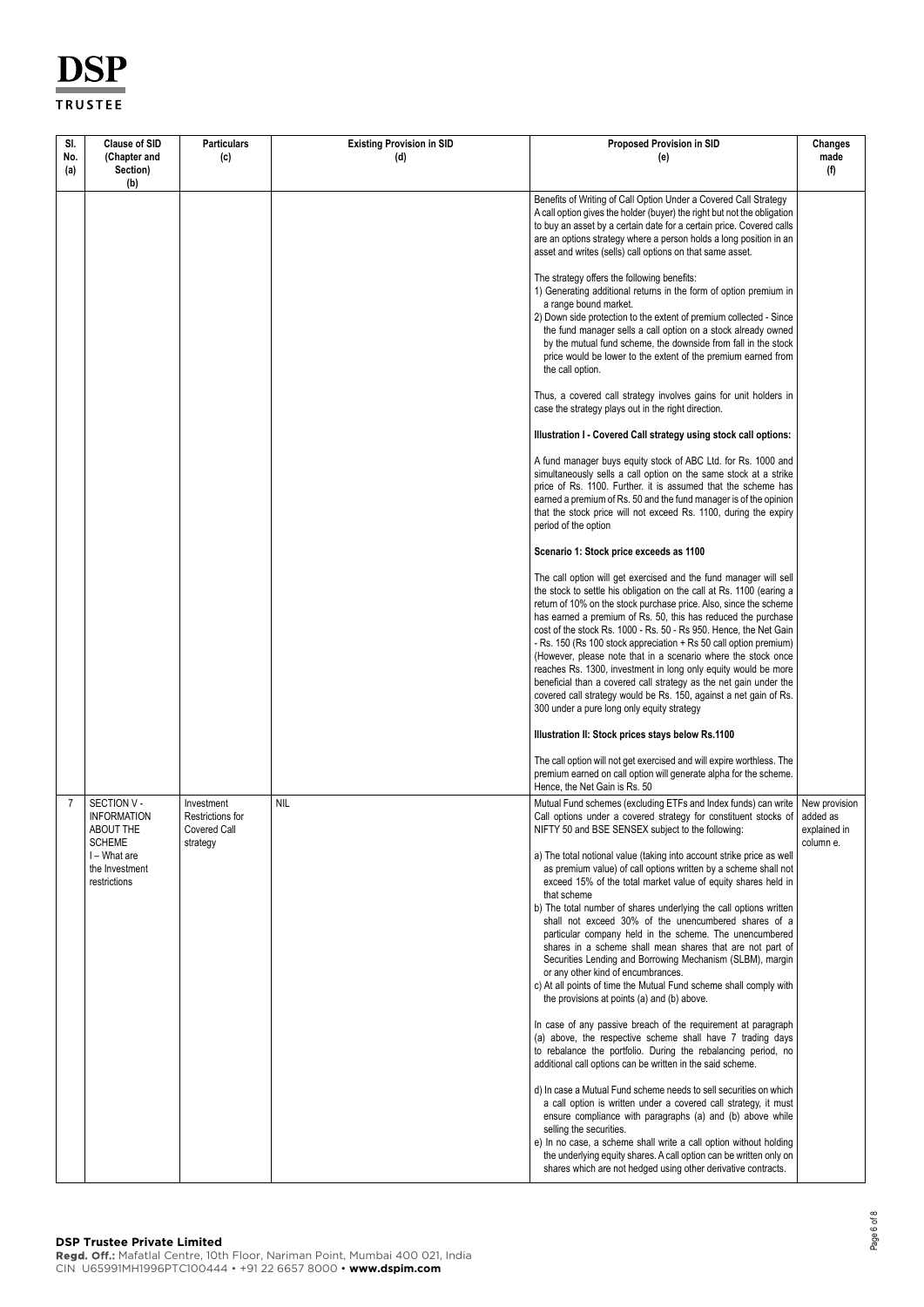| SI.<br>No.<br>(a) | <b>Clause of SID</b><br>(Chapter and<br>Section)       | <b>Particulars</b><br>(c)                                              | <b>Existing Provision in SID</b><br>(d) | <b>Proposed Provision in SID</b><br>(e)                                                                                                                                                                                                                                                                                                                                                                                                                                                                                                                                                                                                                                                                                                                                                                                                                                                                                                                                                                                                                                                                                                                                                                                                                                                                                                                                                                                                                                                                                                                                                                                                                                                                                                                                                                                                                                                                                                                                                                                                                                                                                          | Changes<br>made<br>(f)                                 |
|-------------------|--------------------------------------------------------|------------------------------------------------------------------------|-----------------------------------------|----------------------------------------------------------------------------------------------------------------------------------------------------------------------------------------------------------------------------------------------------------------------------------------------------------------------------------------------------------------------------------------------------------------------------------------------------------------------------------------------------------------------------------------------------------------------------------------------------------------------------------------------------------------------------------------------------------------------------------------------------------------------------------------------------------------------------------------------------------------------------------------------------------------------------------------------------------------------------------------------------------------------------------------------------------------------------------------------------------------------------------------------------------------------------------------------------------------------------------------------------------------------------------------------------------------------------------------------------------------------------------------------------------------------------------------------------------------------------------------------------------------------------------------------------------------------------------------------------------------------------------------------------------------------------------------------------------------------------------------------------------------------------------------------------------------------------------------------------------------------------------------------------------------------------------------------------------------------------------------------------------------------------------------------------------------------------------------------------------------------------------|--------------------------------------------------------|
|                   | (b)                                                    |                                                                        |                                         | f) The premium received shalt be within the requirements<br>prescribed in terms of SEBI circular dated August 18, 2010 i.e.<br>the total gross exposure related to option premium paid and<br>received must not exceed 20% of the net assets of the scheme.<br>g) The exposure on account of the call option written under the<br>covered call strategy shall not be considered as exposure in<br>terms of paragraph 3 of SEBI Circular no. Cit/IMD./DF/11/2010,<br>dated August 18, 2010.<br>h) The call option written shall be marked to market daily and the<br>respective gains or losses factored into the daily NAV of the<br>respective schemes until the position is closed or expired.<br>The Securities and Exchange Board of India vide its email dated                                                                                                                                                                                                                                                                                                                                                                                                                                                                                                                                                                                                                                                                                                                                                                                                                                                                                                                                                                                                                                                                                                                                                                                                                                                                                                                                                              |                                                        |
| 8.                | SECTION IV-<br><b>INTRODUCTION</b><br>A - Risk factors | Risks of Writing of<br>Call Option Under<br>a Covered Call<br>Strategy | Nil                                     | August 24. 2020 has noted the above changes.<br>1) Writing call options are highly specialized activities and entail<br>higher than ordinary investment risks. In such investment<br>strategy, the profits from call option writing is capped at the<br>option premium, however the downside depends upon the<br>increase in value of the underlying equity shares. This downside<br>risk is reduced only to the extent of premium received by writing<br>covered call options.<br>2) The Scheme may write covered call option only in case it has<br>adequate number of underlying equity shares as per regulatory<br>requirement. This would lead to setting aside a portion of<br>investment in underlying equity shares. If covered call options<br>are sold to the maximum extent allowed by regulatory authority,<br>the scheme may not be able to sell the underlying equity<br>shares immediately if the view changes to sell and exit the<br>stock. The covered call options need to be unwound before the<br>stock positions can be liquidated. This may lead to a loss of<br>opportunity or can cause exit issues if the strike price at which<br>the call option contracts have been written become illiquid.<br>Hence, the scheme may not be able to sell the underlying equity<br>shares, which can lead to temporary illiquidity of the underlying<br>equity shares and result in loss of opportunity.<br>3) The writing of covered call option would lead to loss of<br>opportunity due to appreciation in value of the underlying equity<br>shares. Hence, when the appreciation in equity share price is<br>more than the option premium received the scheme would be<br>at a loss<br>4) The total gross exposure related to option premium paid and<br>received must not exceed the regulatory limits of the net assets<br>of the scheme. This may restrict the ability of Scheme to buy<br>any options.<br>5) Increased volatility in the market may result in higher premium<br>and marked to market losses in NAV for all the existing short<br>option position even at the same price of underlying stock | New provision<br>added as<br>explained in<br>column e. |

Further Investors take a note that appropriate changes shall be carried out to the SID, Key Information Memorandum of the Scheme to reflect the above propose changes. All the other provisions of the SID, KIM of the Scheme, except as specifically modified herein above remain unchanged.

The Board of DSP Investment Managers Private Limited and DSP Trustee Private Limited have granted the approval to the aforesaid changes to the SID of the Scheme. Further, SEBI vide its email dated June 02, 2022 has taken note of the change in fundamental attribute of the Scheme.

## **C. EXIT OPTION**

As the above proposal would constitute a change in Fundamental Attributes of the Scheme, in accordance with Regulation 18(15A) of the SEBI (Mutual Funds) Regulations, 1996, the existing unitholders under the Scheme are hereby given an option to exit, i.e. either redeem their investments or switch their investments to any other scheme of the Fund, within the 30 days exit period starting from Thursday, June 16, 2022 till Friday, July 15, 2022 (both days inclusive) and upto 3.00 pm on Friday, July 15, 2022 at applicable NAV, without payment of any exit load , by filling up the requisite transaction slip and submitting the same at any of our designated Official Points of Acceptance (list available on www.dspim.com) and other modes as given in the offer document. If you have no objection to the proposed change, no action needs to be taken and it would be deemed that you have consented to the above change. The offer to exit from the Scheme is optional, at the discretion of the Unit Holder, and not compulsory. The Scheme will adopt the proposed change with effect from Monday, July 18, 2022.

Thus, all the applications for redemptions/switch-outs received under the Scheme shall be processed at applicable NAV of the day of receipt of such redemption / switch request, without payment of any exit load, provided the same is received during the exit period of 30 days mentioned above.

Unit Holders who have pledged their units will need to procure a release of pledge prior to submitting their redemption request. In case a lien is marked on units held by a unit holder or units have been frozen/ locked pursuant to an order of a governmental authority or a court, redemption/switch-out can be executed only after the lien/order is vacated/revoked within the period specified above.

Unitholders should ensure that their change in address or pay-out bank details are updated in records of DSP Mutual Fund as required by them, prior to exercising the exit option for redemption of units.

The redemption proceeds shall be dispatched within 10 business days of receipt of valid redemption request to those unitholders who choose to exercise the exit option.